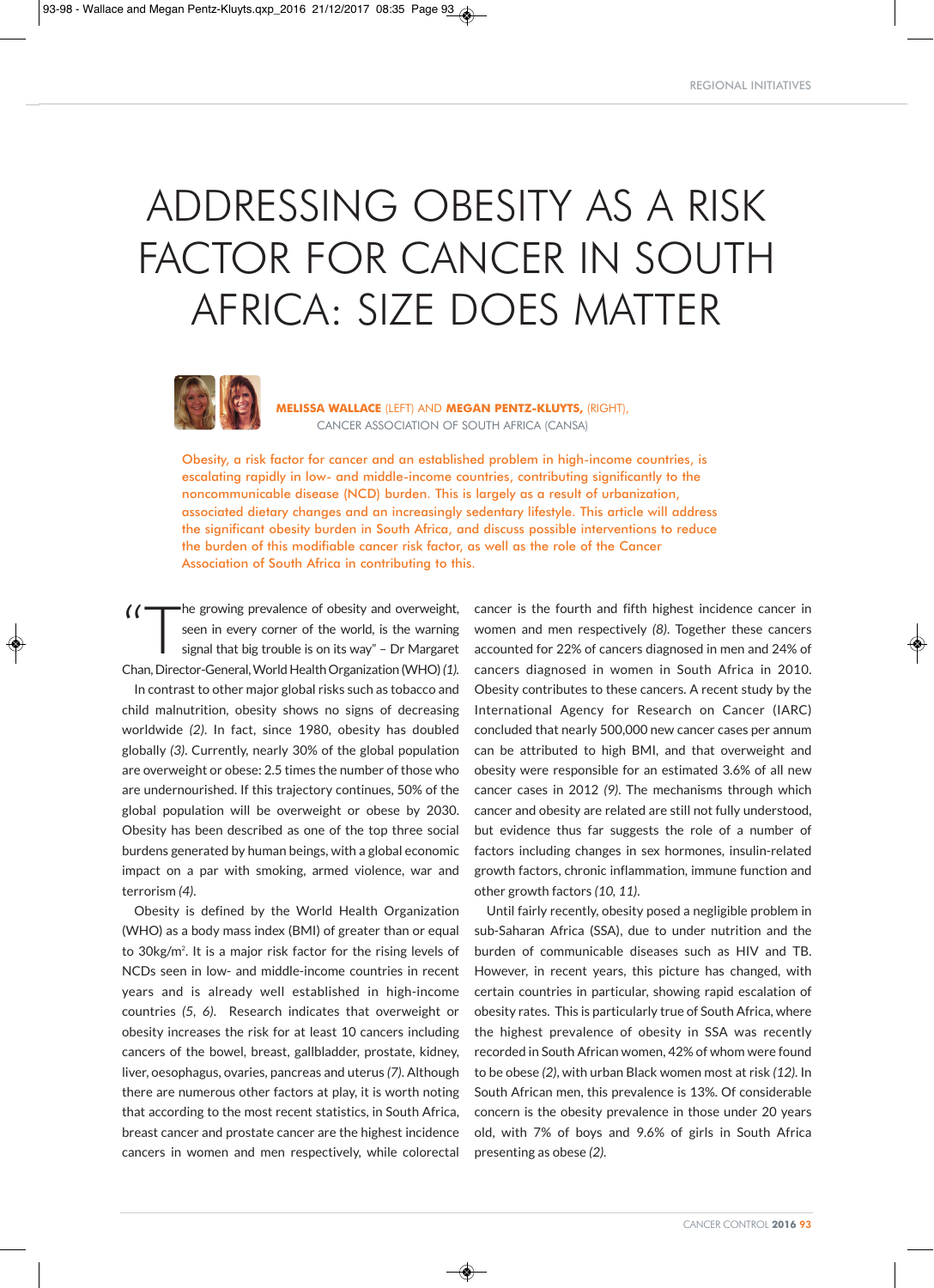#### REGIONAL INITIATIVES

Reasons for this rapid rise are likely multiple and while the causes of obesity are manifold, behavioural and societal causes offer most opportunity for intervention. Certainly, evidence suggests that there have been significant shifts in the food and beverage consumption of South Africans in recent years *(13)*. Looking at data between 1994 and 2012, Ronquest-Ross et al (2015) found greater than 30% increases in consumption of meat, fats and oils, sauces, dressings and condiments, sweet and savoury snacks and soft drinks, as well as a reduction in the consumption of vegetables, while a national survey found that 18% of the South African population consume a high fat diet *(14, 15)*. In addition, a recent study found a 60% prevalence of low physical activity in South Africa *(16)*. This type of dietary and lifestyle shift goes hand in hand with urbanization and industrialization, both key features of the South African landscape *(17).* With a growing economy, increased earnings and rapid urbanization, the adoption of a Western lifestyle including diet (with higher levels of animal fats, processed, convenience and sugary food) and lower levels of physical activity proliferate, making urbanization a significant risk factor for obesity in South Africa *(5, 18)*. This impacts lowincome, urban dwelling South Africans most *(19)*.

The obesity epidemic is set to have a profound impact on health outcomes in South Africa, not only with regards to increasing cancer rates, but also in terms of increasing rates of other NCDs such as cardiovascular disease and type 2 diabetes. Yet this significant risk factor has not been given attention in line with the magnitude of its potential impact, and its prevention and management has largely been marginalized. To understand this, it is important to consider the context in which the South African obesity epidemic is occurring. Mayosi et al (2009) refer to a quadruple burden of disease facing South Africa, incorporating communicable (HIV and TB), noncommunicable, perinatal and maternal, and injury-related disorders. In particular, out of necessity, HIV/AIDS and TB have taken centre-stage in terms of priorities, yet the burden of disease associated with NCDs in South Africa is set to rise substantially over the next decade, unless steps are taken to address key risk factors, including obesity *(20)*. Indeed, the most recent statistics indicate that deaths due to NCDs outnumber those due to communicable diseases and this has been the case since 2010 *(21)*. Stefan (2015) asserts that cancer is the second most frequent cause of death in South Africa, pointing out that the classification system currently used to classify cause of death masks this stark fact *(22).*

WHO affirms that after tobacco, overweight and obesity are the most important known avoidable causes of cancer

◈

*(23)*. As Christopher Wild of IARC has stated, "we cannot treat our way out of the cancer problem" *(24)*. This statement refers to the global situation, however it is particularly true for low- and middle-income countries with limited resources to access and implement the increasingly costly treatments available for cancer. Therefore, the focus for cancer control needs to be on the key risk factors for cancer and obesity is one of the most significant.

#### International response

There has been international recognition of the severity of the problem of NCDs more broadly. The United Nations called for a high-level Head of State summit on NCDs in September 2011. In 2011, under WHO leadership, 190 countries agreed on global mechanisms to reduce the avoidable NCD burden including a Global Action Plan for the Prevention and Control of NCDs 2013–2020. This plan aims to reduce the number of premature deaths from NCDs by 25% by 2025. In addition, in relation to obesity specifically, in 2014, WHO Director-General Dr Margaret Chan established a high-level Commission on Ending Childhood Obesity, comprising 15 experts forming a multidisciplinary group. The aim of the Commission was to raise awareness and build momentum for action to address childhood obesity.

#### The South African response

In September 2011, the Department of Health (DoH) of the South African government held a summit on the prevention and control of noncommunicable diseases, attended by key stakeholders, concluding with the adoption of the South African Declaration on the Prevention and Control of Noncommunicable Diseases, including targets to be reached by 2020. This resulted in the Strategic Plan for the Prevention and Control of Noncommunicable Diseases 2013–2017. Included in the targets were to reduce by 10% the percentage of people who are obese and/or overweight by 2020; and to increase the prevalence of physical activity *(25)*. In addition, the DoH has more recently developed a National Strategy for the Prevention and Control of Obesity 2015–2020 *(26)*. This strategy focuses on six broad goals: to create an institutional framework to support inter-sectoral engagement; to create an enabling environment that supports availability and accessibility to healthy food choices in various settings; to increase the percentage of the population engaging in physical activity; to support obesity prevention in early childhood (in-utero–12 years); to communicate with, educate and mobilize communities; to establish a surveillance system and strengthen monitoring,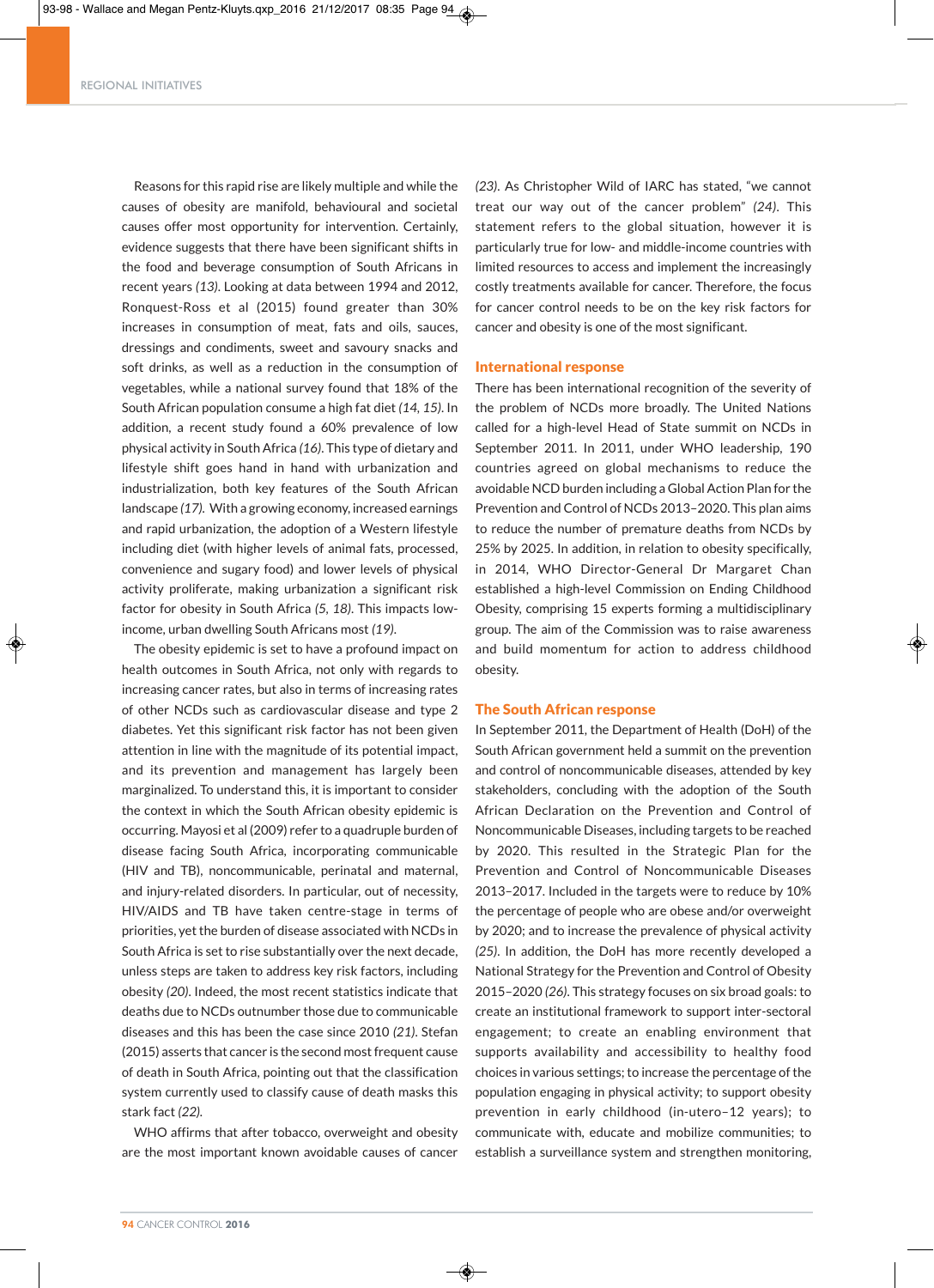evaluation and research. These are promising developments, however the impact of these remains to be seen.

In addition, in the research sector, The African Centre for Obesity Prevention (ACTION), was established in 2015 and will provide a repository of the most effective obesity prevention policies and programmes available in Africa. ACTION will work with institutions such as the Global Obesity Prevention Centre at Johns Hopkins University, to form a collaborative network that will support programmes across Africa. ACTION will provide evidence-based information, research and training; support obesity prevention studies in African populations; and provide intellectual expertise for national surveillance studies and obesity-targeted interventions across Africa.

# Suitable interventions for addressing obesity in South Africa

The McKinsey Global Institute conducted an analysis of 74 interventions available for addressing obesity and had sufficient evidence to estimate the potential cost and impact of 44 of these. They concluded that a systematic, sustained approach that incorporates multiple interventions, including numerous key role-players (eg. consumers, governments, retailers, industry, media, health-care providers) is needed to address the problem. In addition, encouragingly, they found that mostinterventions are cost-effective if compared against the costs to health-care delivery and productivity as a result of obesity. Furthermore, they assert that while individual behaviour change is critical, structural interventions addressing environmental and social barriers are essential to see higher impact change *(4)*.

In line with the above, CANSA supports the notion to address this problem using multiple approaches and involving numerous stakeholders. The World Cancer Research Fund International offers a simple framework for categorizing interventions, to be adopted here in considering interventions addressing changes in diet and levels of physical activity, suitable for application in South Africa. This includes addressing awareness, affordability, availability and acceptability *(27)*. The section below will briefly describe recommended interventions, highlighting newer, innovative interventions, and where applicable, will include evidence of progress made in South Africa in terms of adopting these.

#### Awareness

Recommendations for interventions under this category include:

 $\bullet$  the implementation of nutrition label standards and

regulations on the use of claims on foods *(27)*;  $\bullet$  national activity guidelines (28);

- $\bullet$  increased education and awareness around the importance of healthy eating and exercise through various platforms including mass media *(29, 28)*;
- $\bullet$  nutrition counselling in health-care settings (29, 28);
- $\bullet$  use of mobile phone technology to spread knowledge and awareness *(6)*.

The Nutrition Society of South Africa (NSSA) initiated the process of designing food-based dietary guidelines (FBDGs) for the general South African population in 1997 in partnership with the DoH, the Medical Research Council (MRC) and several other stakeholders. The DoH formally adopted the set of FBDGs in 2003 and these were recently updated in 2012. The FBDGs for healthy adults and children 5-years and older were designed to address both dietary adequacy and prudency, and aim to change the eating behaviour of the general population towards more optimal diets that meet energy and nutrient requirements, while helping to protect against the development of NCDs. Therefore, the way in which the FBDGs are used to inform consumers about healthier eating behaviour will differ, depending on the needs of the target group. This is probably the biggest challenge with regard to implementation of the FBDGs: to change the consumer behaviour of people with the same nutrient requirements, but with very different social, economic and biological circumstances, as well as very different food preferences and eating behaviours *(30)*.

# Affordability

Recommendations for interventions under this category include:

- $\bullet$  use of fiscal policies to influence behaviour;
- $\bullet$  reducing the cost of basic healthy foods, through increased subsidization as a result of fiscal policy, thus encouraging healthy food purchases *(5, 28)*.

The use of taxation as a public health intervention to reduce consumption of harmful products is not uncommon (e.g. tobacco) although rarely used for food products. However, the intake of added sugar appears to be increasing steadily across the South African population *(31, 32, 33)*. An excessive intake of sugar should be seen as a public health challenge that requires many approaches to be managed, including new policies and appropriate dietary advice *(34)*. As such, a number of countries have proposed or introduced a tax on sugar-sweetened beverages (SSB), as a means of addressing overweight and obesity. A systematic review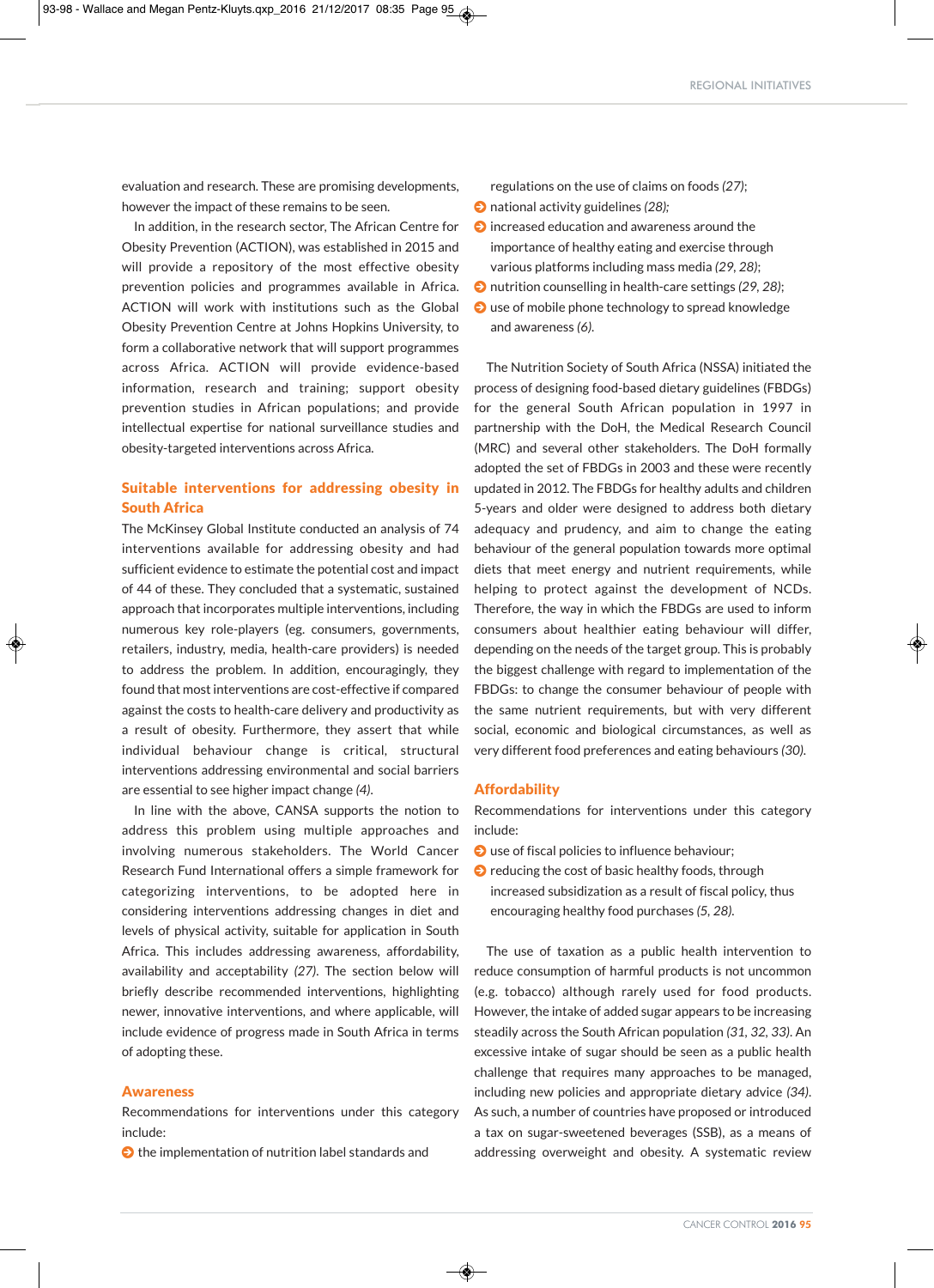indicated a positive association between increased consumption of SSBs and weight gain and obesity *(35)*, and there is evidence to show that decreasing consumption of SSBs reduces obesity *(36)*. It has been predicted that a 20% sugar tax on sugary drinks would reduce the number of obese people in South Africa by 220,000 in three years *(37)*. Blecher *(38)* suggests that instead of introducing a blanket tax on SSBs, they should be taxed according to quantity of sugar. In this way, producers will be encouraged to produce and market lower calorie products, with the added benefit of influencing availability of higher calorie products. This approach also reaches all consumers, not only those who are sensitive to price increases *(38).* The South African Minister of Finance stipulated in his 2016 budget speech that the South African government would implement a sugar tax on SSBs from April 2017 in an effort to curb obesity. These include soft drinks, fruit juices, energy drinks and "vitamin waters" *(39)*. While it would make sense for this additional income to be committed to other interventions addressing obesity, the details of how such a tax will impact low-income consumers or how this money will be spent, are not yet known.

Blecher *(38)* points out that South Africa has successfully implemented tobacco and alcohol taxes and is therefore well-placed to adopt this strategy. Mexico introduced a tax on all SSBs in January 2014 and early evidence suggests a decline in SSB purchases and an increase in untaxed beverages, including water *(38)*. A recent review also supports this finding *(40)*. It is important to note, however, that the introduction of such a tax will impact low-income consumers most, and in a country where poverty is still considerable, this should not be introduced without also introducing food subsidies for basic healthy food.

## Availability

Interventions recommended under this category include:

- $\bigcirc$  decreasing the availability of unhealthy/high calorie food and drink and increasing the availability of healthier food options at schools and in the workplace *(5, 28)*;
- $\bullet$  the reformulation of foods to reduce sugar content or replace/remove trans-fats;
- $\bullet$  environmental changes that create more facilities and spaces for encouraging physical activity *(18, 20, 28, 29)*.

In response, in 2011, the Foodstuffs, Cosmetics and Disinfectants Act, 1972 (Act No. 54 of 1972) Regulations relating to Trans-fat in Foodstuffs (R127) was legislated; which prohibited the content of trans-fat exceeding 2 grams per 100 grams of oil or fat.

# **Acceptability**

Recommended interventions under this category include:

- $\Theta$  decreasing acceptability of certain food and drink items through restriction of advertising/marketing of unhealthy food and drink to children *(41)*;
- $\bullet$  increasing acceptability of certain healthy behavioural choices by incentivising them.

The current draft labelling legislation (R429) has a set of draft guidelines applicable to the Labelling and Advertising of Foods (R429 of 29 May 2014). The policy aim of the DoH is to reduce the impact on children of the marketing of unhealthy foods and non-alcoholic beverages, which are high in fat, saturated fats, trans-fatty acids, free sugars and salt.

There has been an increase in the adoption of incentivization health promotion programmes by health insurance companies and other funders of health care. These programmes provide positive reward for healthy behaviour choices, with the aim of making such choices more acceptable and ultimately increasing the likelihood of their adoption. Certainly, there is evidence to suggest that such approaches can be successful *(42, 43)*. However, they are not without criticism, most notably, that financial incentives may erode inherent motivation for sustained behaviour change *(44)*. Nonetheless, this approach may offer a promising intervention option, even for low- and middle-income countries, in the form of conditional cash transfers (CCT). Here, social grants are provided on condition certain predetermined requirements are met e.g., immunization of a child, ensuring children's attendance at school, etc. *(45, 46).* It is possible that such grants or other rewards could be applied to behaviours associated with reducing obesity, e.g., attending information sessions on healthy eating, purchasing certain food items, screening visits, etc. While the financial outlay may seem unfeasible, this has to be balanced against the cost of obesity and resultant illness for health-care delivery and productivity. There is considerable debate and controversy around CCTs, a discussion of which is beyond the scope of this article, however, it is worth consideration.

## What is CANSA's role?

◈

CANSA has taken a multi-level approach to address obesityrelated issues in South Africa, largely through education/increasing awareness; advocacy work; and research.

Much of the work that CANSA has been involved in is related to increasing public awareness of healthier choices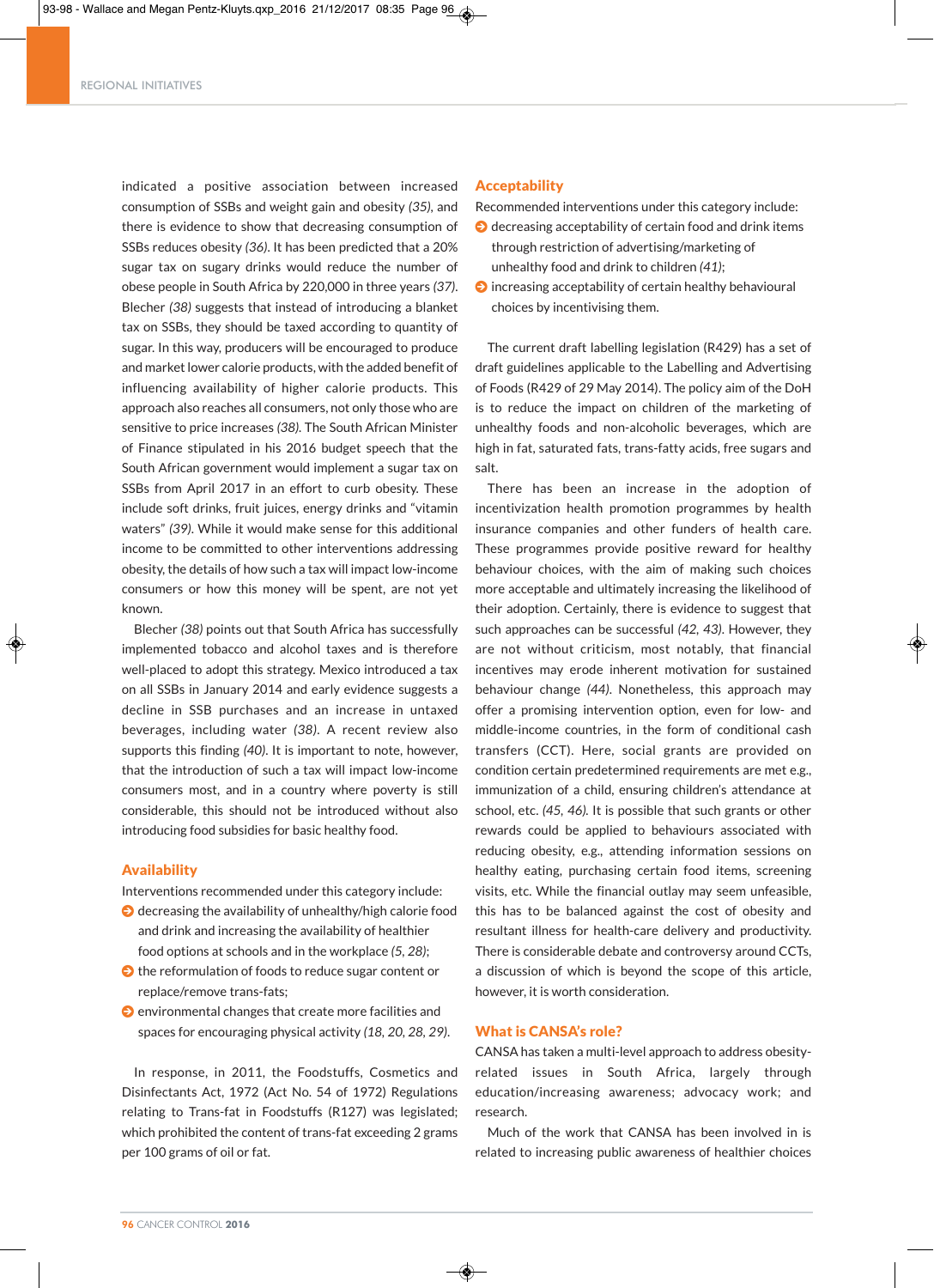related to diet and physical activity. Information is available on our website throughout the year, including fact sheets with messages around obesity and cancer. In addition, a series of health campaigns are run throughout the year. For the last two years, our balanced lifestyle campaign, running over two months of the year has focused on obesity, in keeping with DoH strategies. Our corporate wellness packages include lifestyle risk assessments, an important tool we use when engaging with the public in identifying high risk behaviours. In addition, CANSA promotes physical activity through our CANSA Active events which include workplaces, families and communities. Through our large footprint and sound marketing and communication strategies we are able to take our messages to grassroots level.

In addition, the CANSA Seal of Recognition (CSOR) is a programme whereby products that promote a balanced lifestyle and contribute to reducing cancer risk can carry the CANSA Seal as an acknowledgement of this. The Seal can be carried on a range of products that include food. The ingredients and labelling of food products are researched and checked to ensure they meet local and international standards. CANSA introduced the CSOR, namely, the CANSA Smart Choice Seal (CSCS) to encourage South Africans to read product labels and to assist them in making informed choices, in order to promote smart, healthy, balanced lifestyles. While this goes some way towards guiding consumer choices, the programme could be broadened to include more affordable and accessible items for those from lower socioeconomic groups. In addition, a more comprehensive approach, giving "the green light" approach for certain food categories, e.g., vegetables, may ultimately be more informative and beneficial for the public and will be explored going forward.

With regards to advocacy, CANSA is a founding partner of the South African Non-communicable Diseases Alliance (SANCDA), formed in 2013 in response to the NCD epidemic in South Africa. SANCDA works with civil society and key stakeholders to address NCDs. Through this forum, CANSA contributes to engaging with government on legislative and advocacy issues relating to NCDs in South Africa. Through CANSA's advocacy and lobbying we will assist in ensuring the development and implementation of a relevant legislative framework to influence fiscal policies related to SSBs. In addition, through our watchdog role we ensure that food and beverage products sold are aligned with optimal national and international nutritional standards.

In terms of research, CANSA will be making behavioural risk reduction of cancer a focus of research funded and conducted going forward. This will include a focus on diet and physical activity, tobacco and alcohol use as well as screening behaviour. In addition, colorectal cancer is one of the highest incidence cancers in South Africa, and evidence suggests it is increasing, with the greatest change in lifetime risk of colorectal cancer being seen in Black men and women in South Africa *(8)*. In response to this, CANSA is looking at funding research that will contribute towards greater understanding of the influence of changing diet on colorectal cancer incidence in South Africa and various related issues.

## **Conclusion**

Prevention of cancer offers the most promising means of reducing the cancer burden in many low- and middle-income countries. To do so effectively requires attendance to known modifiable risk factors, such as obesity. If unimpeded, the obesity epidemic in South Africa will have increasingly significant health and economic consequences, particularly for those most vulnerable, the poor and the young. Implementing effective ways to address this epidemic is a matter of urgency.  $\square$ 

*Dr Melissa Wallace isthe Head of Research at CANSA. She is a health psychologist with experience in cancer and HIV research. She conducted her PhD research with adolescents undergoing treatment for cancer in the United Kingdom and led a project at UCL examining family communication around BRCA1/2 genetic testing results. After some years working in HIV clinical prevention trial and behavioural research, she has returned to cancer research. Her interests include behavioural prevention of cancer; psychosocial impact of cancer and health service delivery.*

*Megan Pentz-Kluyts is a registered dietician with a Masters in Nutrition. Megan owns her own nutrition consultancy, consulting on various issues including diseases of lifestyle and gastrointestinal issues. She also consults to various clients in the food industry locally and internationally on health-related issues, including assistance with food labelling. Megan is currently was involved in the committee for development of the South African Food Based Dietary Guidelines for the 0-7 year old group. Since 2007, Megan has been the consulting dietitian for CANSA.*